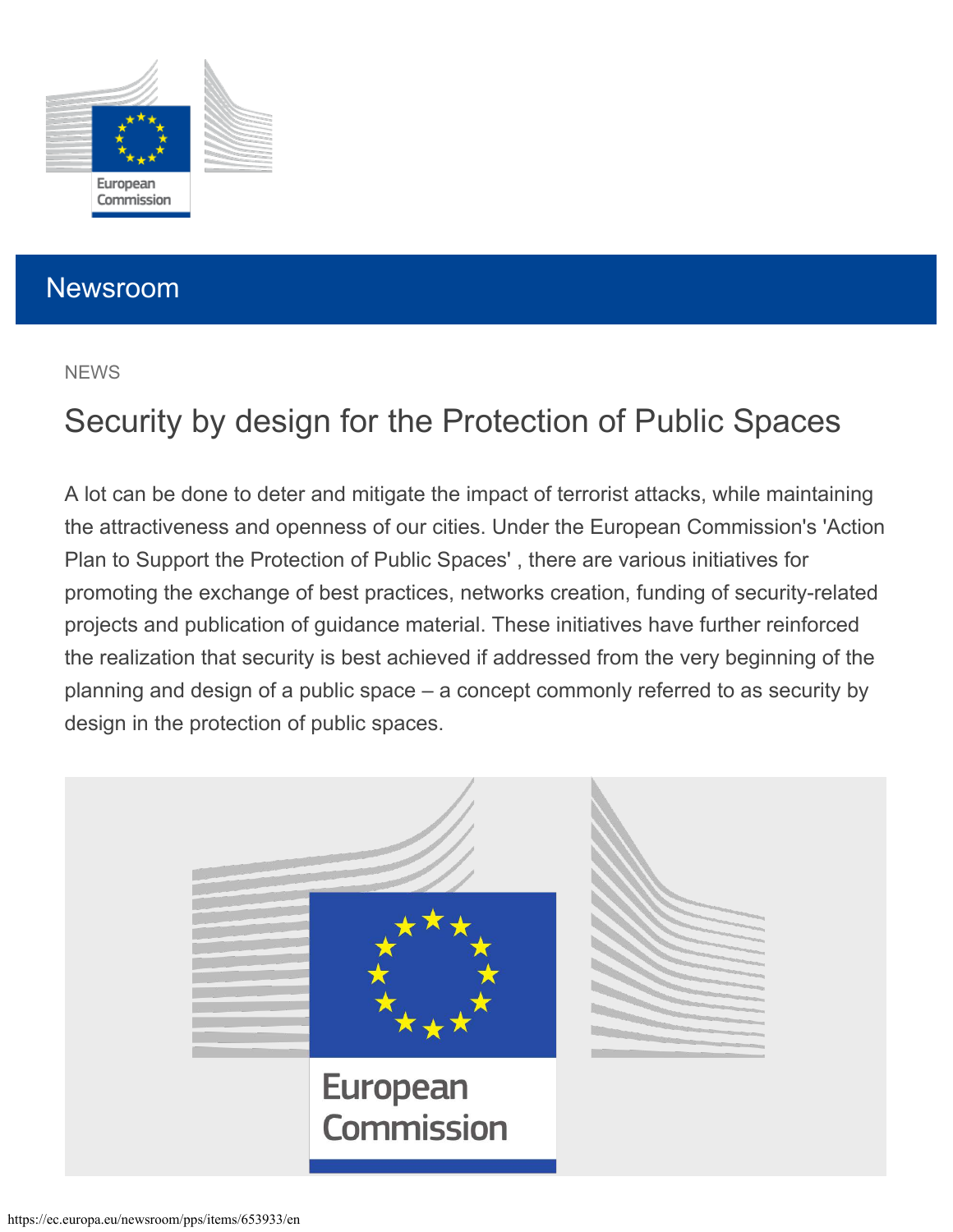

Terrorist attacks and other malicious acts often target public spaces and other unguarded areas (soft targets), like city centres, pedestrian precincts, transport hubs, shopping malls, parks, bars and restaurants. Due to their open nature, public spaces are characterized by large public attendance and may become an easy target for not particularly sophisticated or costly methods. Attacks against public spaces constitute a violent assault on our daily lives, resulting in loss of human life, negative impact on the local economy, loss of confidence by the public towards established democratic institutions and longer-term consequences on the very functioning of our society.

Public spaces are innumerable and come in many different forms depending on their purpose, their location and their set-up within the urban landscape. Their protection poses great challenges to local law enforcement units, urban authorities and operators, in both technical and logistic terms. An important feature of the protection of public places is achieving the right balance between effective protection and people's individual and collective fundamental rights $^{\text{11}}$ . According to the Council conclusions on the development of a renewed EU Internal Security Strategy, 'respecting fundamental rights in planning and implementing internal security policies and actions has to be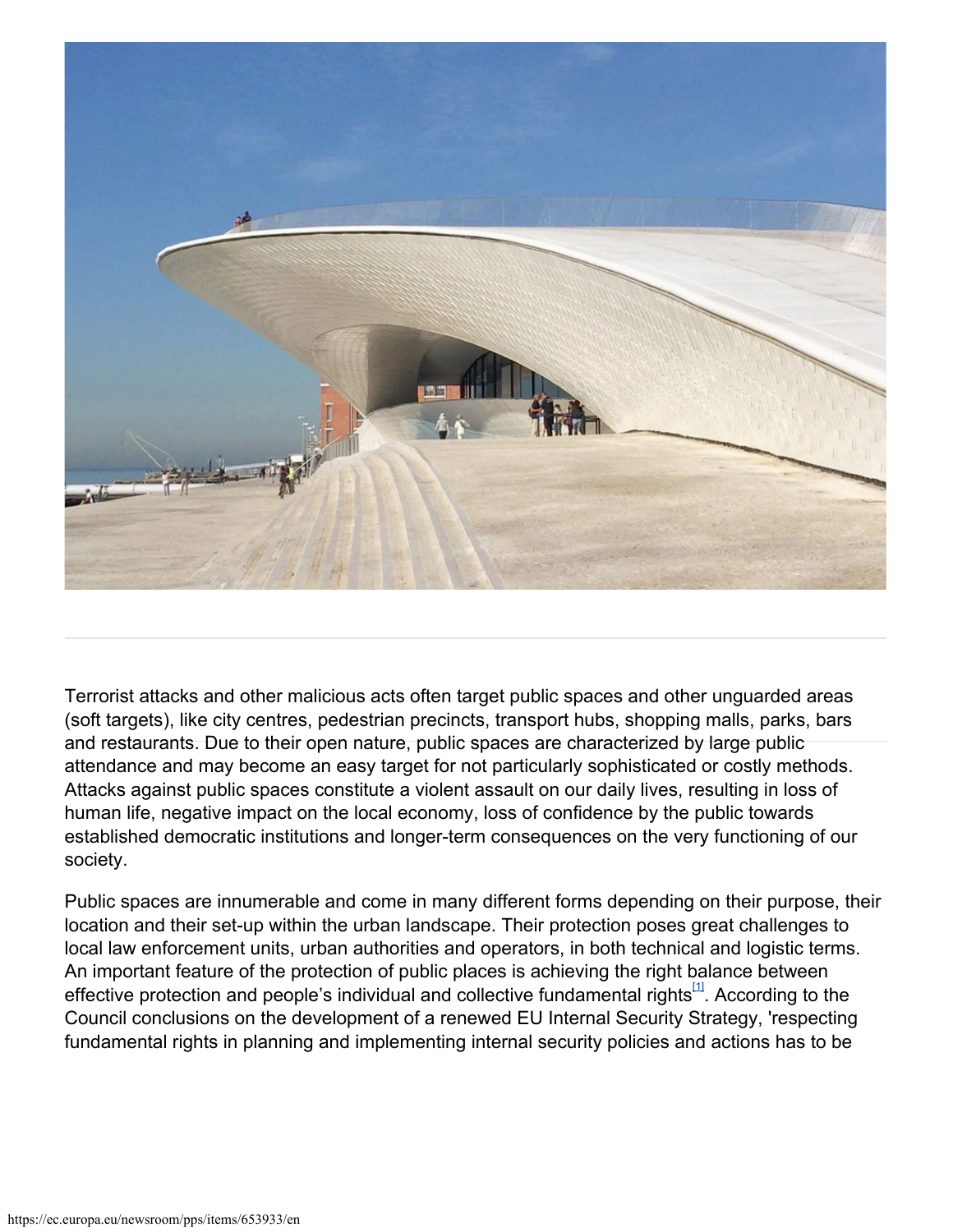seen as a means of ensuring proportionality, and as a tool for gaining citizens' trust and participation'[\[2\]](#page-0-0). Protecting our public spaces does not mean turning our cities into fortresses, but rather incorporating seamlessly, wherever possible, the measures of protection within the aesthetics of the urban landscape.

A lot can be done to deter and mitigate the impact of terrorist attacks, while maintaining the attractiveness and openness of our cities. Under the European Commission's 'Action Plan to Support the Protection of Public Spaces['\[3\]](#page-0-0), there are various initiatives for promoting the exchange of best practices, networks creation, funding of security-related projects and publication of guidance material. These initiatives have further reinforced the realization that **security is best achieved if addressed from the very beginning of the planning and design of a public space –** a concept commonly referred to as **security by design in the protection of public spaces.**

To develop public spaces in a security by design framework, potential malicious attack scenarios and the project's vulnerabilities have to be assessed and addressed from the very onset of the planning and design process, hand in hand with considerations of aesthetics, liveability, use, safety, management etc. When compared with ad-hoc solutions installed at a later stage, security measures that are conceived from the initial stages of the design process are less likely to conflict with existing services and utilities and they can be better integrated within the surrounding environment.



Table 1 Security by Design vs Ad-Hoc Security Solutions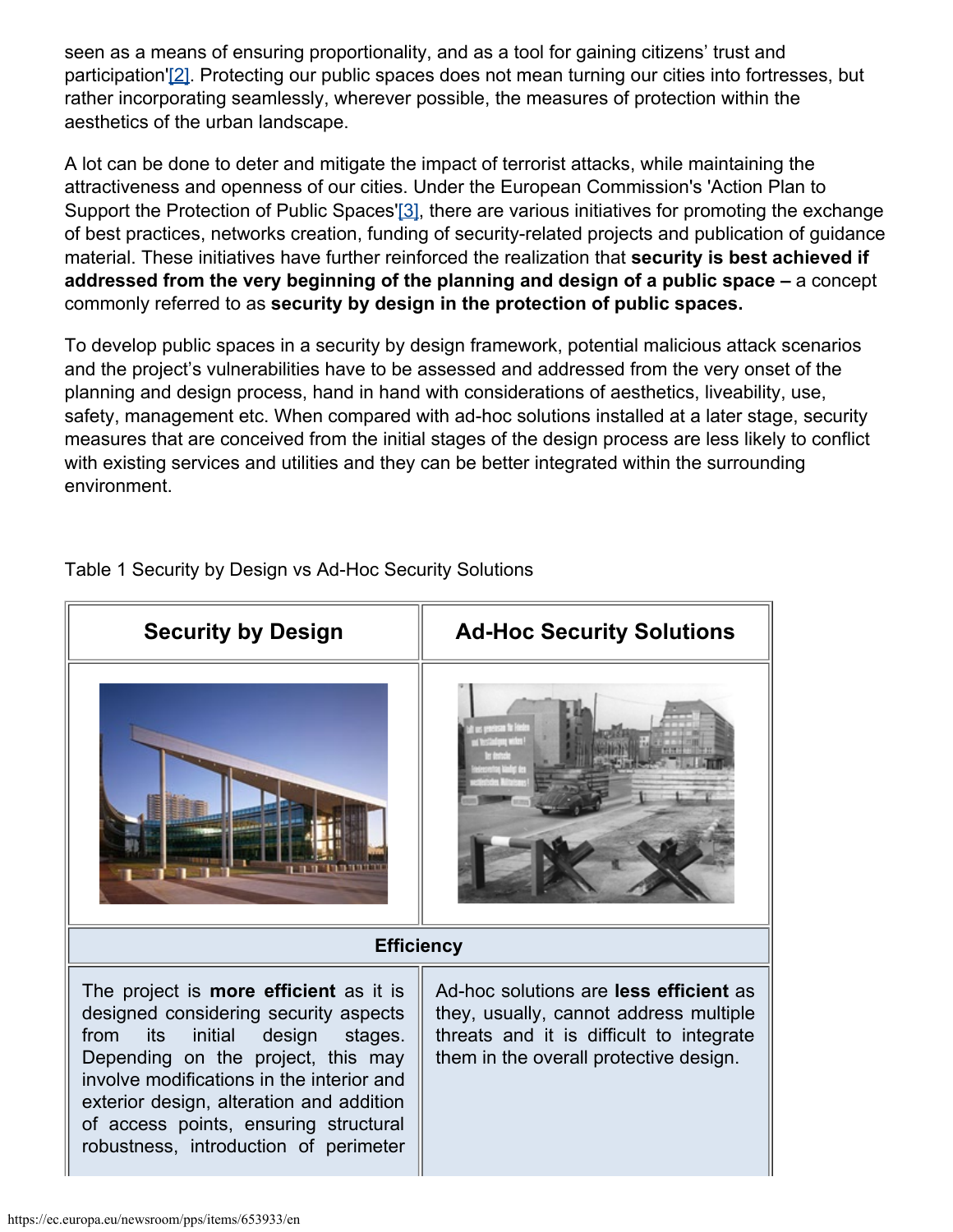| protection measures, redesign of the<br>surrounding terrain etc.                                                                                                                                                                                                                                                                                                                                                  |                                                                                                                                                                                                                                                                            |  |
|-------------------------------------------------------------------------------------------------------------------------------------------------------------------------------------------------------------------------------------------------------------------------------------------------------------------------------------------------------------------------------------------------------------------|----------------------------------------------------------------------------------------------------------------------------------------------------------------------------------------------------------------------------------------------------------------------------|--|
| <b>Installation</b>                                                                                                                                                                                                                                                                                                                                                                                               |                                                                                                                                                                                                                                                                            |  |
| Security measures are incorporated<br>in the overall urban design project<br>and they are less likely to conflict with<br>existing services and utilities (e.g. gas,<br>water, electricity, telecommunication<br>lines). Costly and time consuming<br>diversions are avoided.                                                                                                                                     | Ad-hoc security measures are more<br>likely to<br>conflict with<br>existing<br>services and utilities as they are<br>usually stand-alone projects and may<br>lead to costly service diversions, cut<br>off of utilities for residents and slower<br>project implementation |  |
| <b>Vulnerability</b>                                                                                                                                                                                                                                                                                                                                                                                              |                                                                                                                                                                                                                                                                            |  |
| Various potential attack scenarios are<br>assessed taking in consideration not<br>only the project's particular features<br>but also its positioning within the<br>overall urban context (e.g. proximity to<br>other crowded places, creation of<br>bottlenecks, shifting of the flow of<br>people). The creation of additional<br>vulnerabilities is prevented as such<br>effects are addressed in the planning. | The adoption of ad-hoc solutions may<br>create additional vulnerabilities or<br>shift vulnerabilities to other public<br>spaces as the installed measures are<br>usually not examined in a holistic<br>manner.                                                             |  |
| Cost                                                                                                                                                                                                                                                                                                                                                                                                              |                                                                                                                                                                                                                                                                            |  |
| The adoption of security measures as<br>part of an overall urban design project<br>can reduce the costs of protective<br>solutions substantially as planning the<br>protective measure is advance allows<br>for resourcefulness, multifunctionality<br>and cost-efficiency                                                                                                                                        | Introducing ad-hoc security measures<br>into an already built environment is<br>generally more costly, as there are<br>fewer available options that conform to<br>the needs of the proprietors.                                                                            |  |
| <b>Aesthetics</b>                                                                                                                                                                                                                                                                                                                                                                                                 |                                                                                                                                                                                                                                                                            |  |
| design concept<br><b>The</b><br>security<br>by<br>guarantees that security measures are<br>harmonically integrated into the<br>urban environment, as they are part of<br>protective<br>urban<br>development<br>a<br>project.                                                                                                                                                                                      | The integration of ad-hoc solutions<br>into the urban environment is more<br>challenging and may<br>to<br>lead<br>questionable<br>results<br>they<br>as<br>frequently do not blend in with the<br>existing design characteristics.                                         |  |

To achieve the integration of security into public spaces, architects, engineers, urban planners and security advisers have to work together during all phases of the planning and design process of a public space project. Planners need to consider multi-hazard approaches, assess potential attack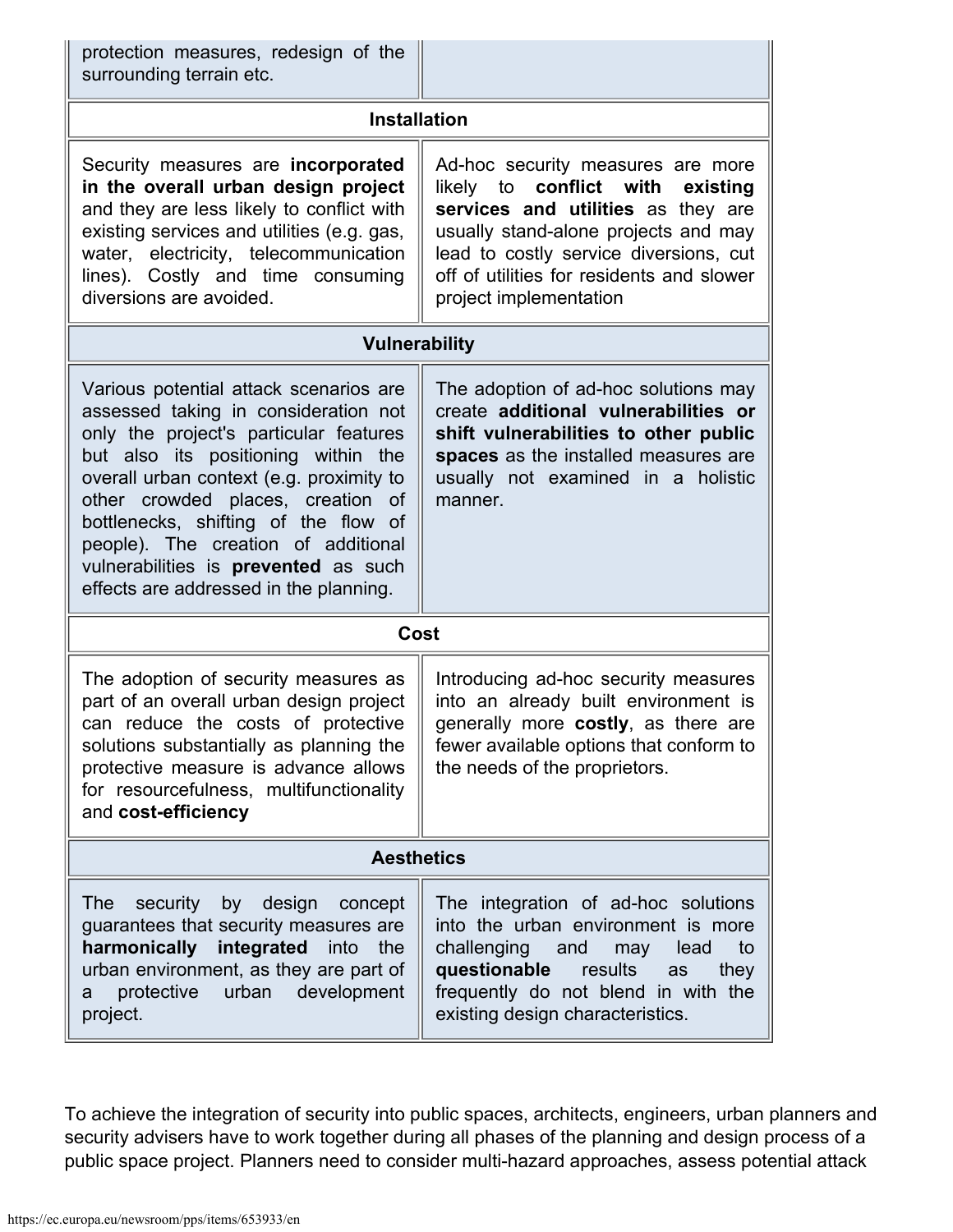scenarios and adopt the concepts of **resilience and robustness** especially for building structures. Security measures can be embedded into **innovative architectural and artistic concepts.** Contextual design can help to integrate protection into the urban landscape. Technological solutions, involving sensors, CCTV's and artificial intelligence features can give additional security layers that may be also effective against emerging new threats.



Chart 1: Actors and roles for the security by design concept of public spaces

## **Applying security by design for the Protection of Public Spaces**

The implementation of the security by design concept and the development of an appropriate protective strategy call for a **vulnerability assessment** of the site as well as analysis of potential **attack scenarios** and their consequences if executed. A scenario-based approach at potential targets serves to channel the complexity of the vulnerability assessment process. A **site survey** is important to pinpoint existing vulnerabilities and viable attack routes. Of course, the probability of occurrence of a terrorist attack is difficult to be calculated as it is also dependent on temporal circumstances (high profile events, attendance, religious or political motivations of the aggressors,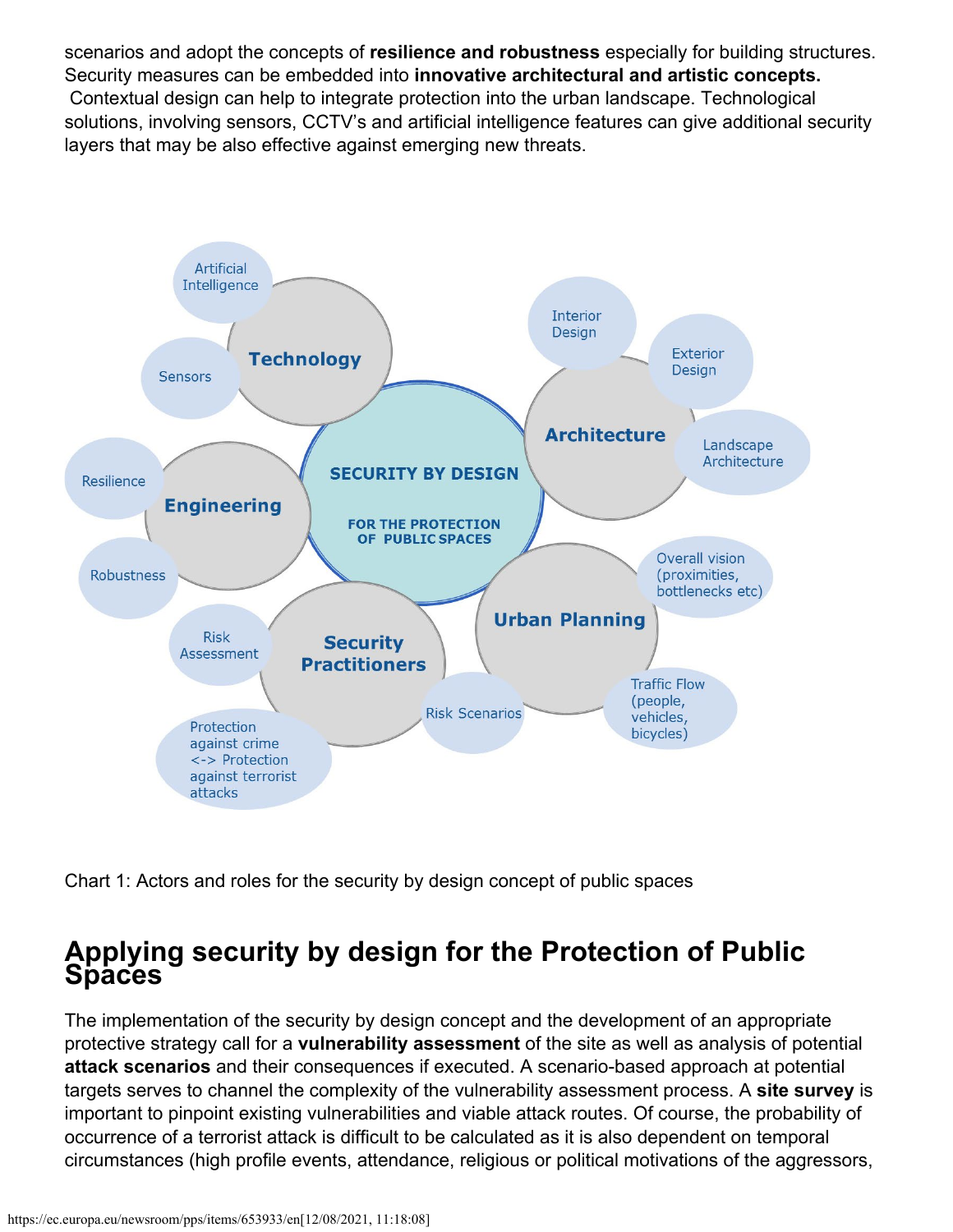momentary state of mind of the attacker etc.) and, in many cases, it is of opportunistic character. Indeed, decision makers will have to accept a certain level of risk as providing protection against all possible threats is not feasible in both economic and practical terms. The definition of the **acceptable risk** is an important part of the security assessment procedures.

### **How does the European Commission promote the security by design principle**

The European Commission offers **guidance material**, provides fora and establishes **networks for the exchange of best practice** and lessons learnt, it grants **funding opportunities** for research and development projects in the field and **creates, manages and disseminates knowledge** in a holistic, multidisciplinary manner. The Commission is also at the forefront of evaluating the possibilities and promoting the creation of **standards,** for example related to the testing of security elements like windows, barriers and general standards for building and material design.

Table 2: Examples of concrete steps by the European Commission on the promotion of security by design for the protection of public spaces

|                   | Guideline for selecting proper security barriers<br>Guidance document on the design, testing and installation<br>procedures of barriers for the protection of public spaces against<br>malicious attacks with the use of vehicles.                                                                                                                                                                                                                                                                      |
|-------------------|---------------------------------------------------------------------------------------------------------------------------------------------------------------------------------------------------------------------------------------------------------------------------------------------------------------------------------------------------------------------------------------------------------------------------------------------------------------------------------------------------------|
|                   | Policy report on soft target / public space protection<br>providing available information sources focusing on the<br>protection of the so-called soft targets against terrorism attacks.                                                                                                                                                                                                                                                                                                                |
|                   | Guideline on the calculation of <b>blast Loads</b> for application to<br>structural components describing a procedure to be followed for<br>the calculation of loads to be applied on structures as a<br>consequence of a blast at a building's exterior (Vehicle-borne<br>and/or person-borne explosives).                                                                                                                                                                                             |
| Guidance material | Guideline for the <b>protection of buildings</b> (to be published)<br>Scientifically based guideline for hands-on solutions to be used<br>by actors related to public space protection. Topics covered for<br>different types of buildings and considering scenarios of attacks<br>with different modus operandi (for example, perimeter protection<br>against illicit access, protection of the façade (also against<br>explosive drones), protection against progressive collapse,<br>access points). |
|                   | Guidelines for specific operators (to be published)<br>Guidance material addressing the needs of specific operator<br>groups (e.g. event managers, shopping centres administrators,                                                                                                                                                                                                                                                                                                                     |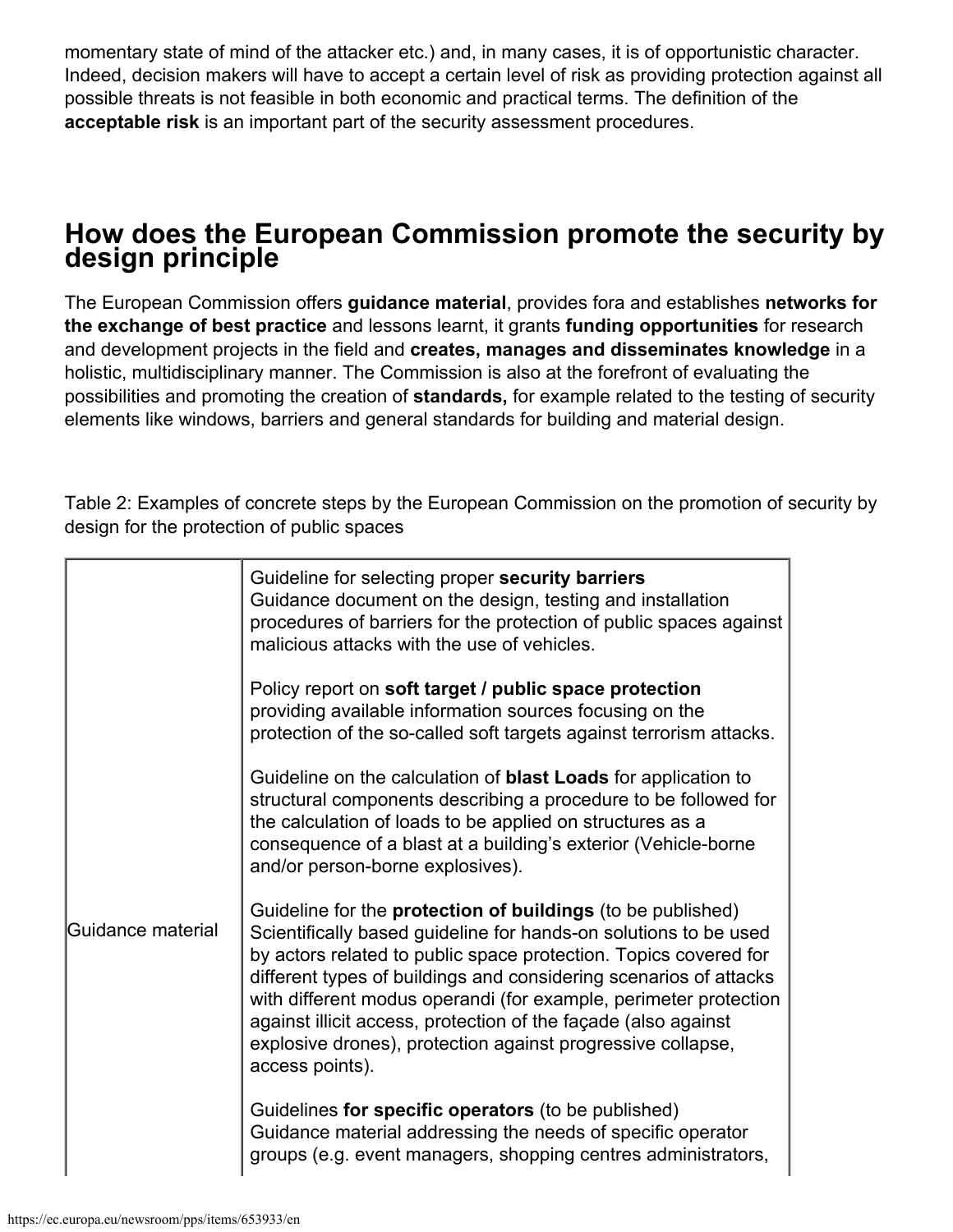|                                                                                          | car rental offices etc.).                                                                                                                                                                                                                                                                                                                                                                                   |
|------------------------------------------------------------------------------------------|-------------------------------------------------------------------------------------------------------------------------------------------------------------------------------------------------------------------------------------------------------------------------------------------------------------------------------------------------------------------------------------------------------------|
|                                                                                          | Guideline for risk-dependent interior design of public spaces<br>A guideline displaying good practices and technical solutions to<br>be applied within a building to physically protects occupants and<br>assets from man-made hazards. The proposed measures should<br>minimize disturbance to business and other performed activities.                                                                    |
| Networks for the<br>exchange of best<br>practice and<br>dissemination of<br>linformation | Continuation, expansion and enhancement of established<br>networks with stakeholders from urban administrations, security<br>operators, researchers and industry (operators' workshop).                                                                                                                                                                                                                     |
| Provide funding                                                                          | Provide funding through the Internal Security Fund (ISF) and<br>H2020 for research projects and concrete actions that include a<br>wide range of initiatives, such as prevention, preparedness and<br>innovative measures for the protection of public spaces.                                                                                                                                              |
|                                                                                          | Follow up of funded projects, impact assessment and<br>dissemination of results                                                                                                                                                                                                                                                                                                                             |
| Develop vulnerability<br>assessment tools for<br>the protection of<br>public spaces      | Develop specialized vulnerability tools for different target<br>groups, such as for city centres, public buildings and critical<br>infrastructures                                                                                                                                                                                                                                                          |
| Training for local                                                                       | A dedicated training for local authorities for the protection of<br>cities has been provided in the JRC-Ispra, Italy in June 2019. A<br>training concerning building perimeter protection is planned for<br>the end of 2019 in Brussels, Belgium.                                                                                                                                                           |
| lauthorities                                                                             | Different training format are planned, catering for a broad range<br>of operator-specific needs                                                                                                                                                                                                                                                                                                             |
|                                                                                          | - JRC is involved in the standardization of the testing of blast<br>loaded windows (CEN TC 33 WG1).                                                                                                                                                                                                                                                                                                         |
|                                                                                          | - JRC is providing technical advice on the replacement of IWA 14<br>by a new ISO standard that covers the testing of barriers<br>against vehicle ramming.                                                                                                                                                                                                                                                   |
| Standardization                                                                          | - JRC collaborates with the International Federation for Structural<br>Concrete (Fib), Action Group 12 'Impact & Explosion' with the<br>scope of improving and implementing new design approaches<br>for buildings (i.e. airports, shopping malls, sport centres and<br>stadiums, etc.) subjected to blast and impact (i.e. induced by<br>vehicles, trains, etc.). The envisaged development is intended to |